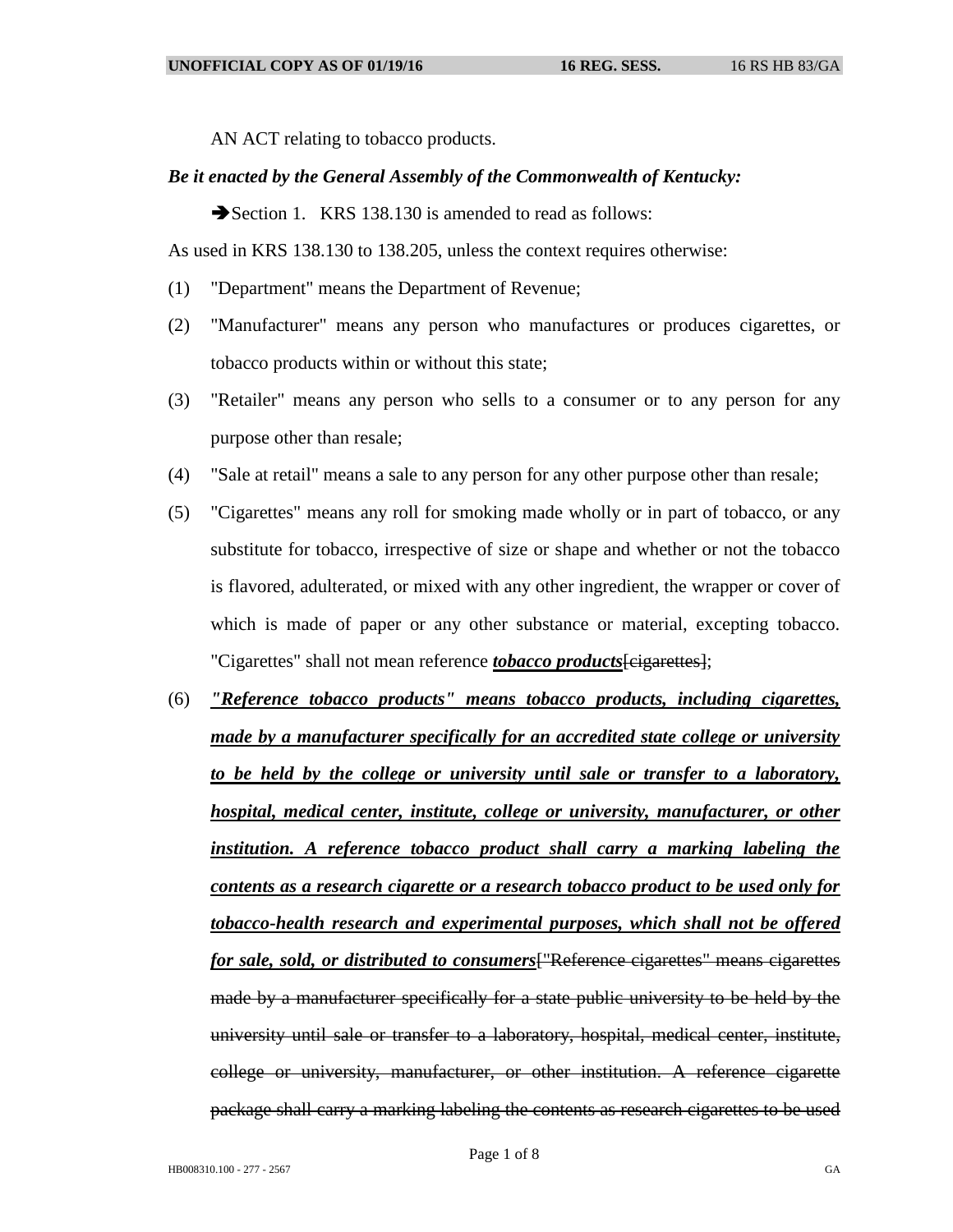only for tobacco-health research and experimental purposes, which shall not be offered for sale, sold, or distributed to consumers];

- (7) "Sale" or "sell" means any transfer for a consideration, exchange, barter, gift, offer for sale, advertising for sale, soliciting an order for cigarettes or tobacco products, and distribution in any manner or by any means whatsoever;
- (8) "Tax evidence" means any stamps, metered impressions, or other indicia prescribed by the department by administrative regulation as a means of denoting the payment of tax;
- (9) "Person" means any individual, firm, copartnership, joint venture, association, municipal or private corporation whether organized for profit or not, the Commonwealth of Kentucky or any of its political subdivisions, an estate, trust, or any other group or combination acting as a unit, and the plural as well as the singular;
- (10) "Resident wholesaler" means any person who purchases at least seventy-five percent (75%) of all cigarettes purchased by the wholesaler directly from the manufacturer on which the tax provided for in KRS  $138.140(1)$ ,  $(2)$ , and  $(3)$  is unpaid, and who maintains an established place of business in this state where the wholesaler attaches cigarette tax evidence, or receives untaxed cigarettes;
- (11) "Nonresident wholesaler" means any person who purchases cigarettes directly from the manufacturer and maintains a permanent location or locations outside this state where Kentucky cigarette tax evidence is attached or from where Kentucky cigarette tax is reported and paid;
- (12) "Sub-jobber" means any person who purchases cigarettes from a resident wholesaler, nonresident wholesaler, or unclassified acquirer licensed under KRS 138.195 on which the tax imposed by KRS 138.140(1), (2), and (3) has been paid and makes them available to retailers for resale. No person shall make cigarettes available to retailers for resale unless the person certifies and establishes to the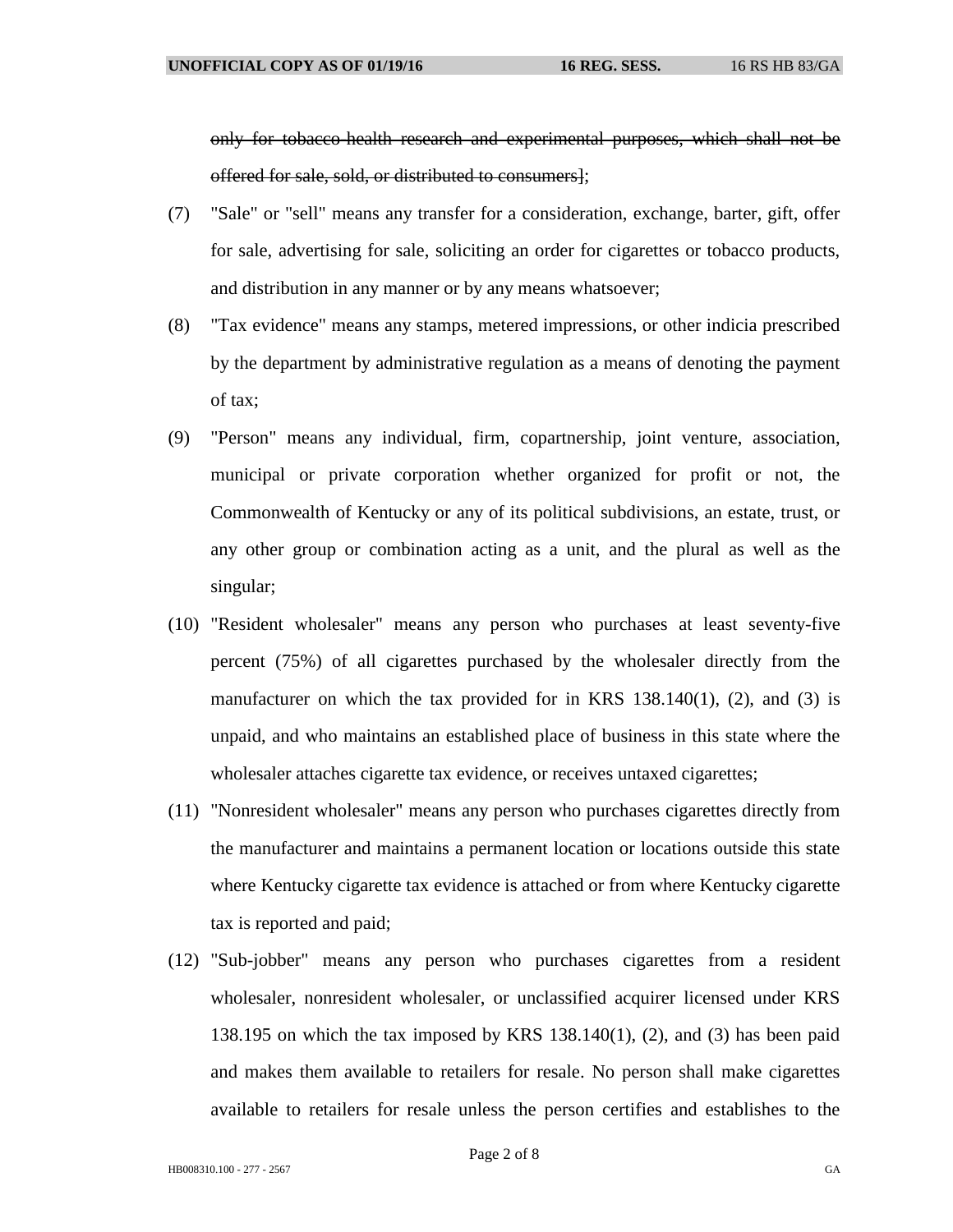satisfaction of the department that firm arrangements have been made to regularly supply at least five (5) retail locations with Kentucky tax-paid cigarettes for resale in the regular course of business;

- (13) "Vending machine operator" means any person who operates one (1) or more cigarette vending machines;
- (14) "Transporter" means any person transporting untax-paid cigarettes obtained from any source to any destination within this state, other than cigarettes transported by the manufacturer thereof;
- (15) "Unclassified acquirer" means any person in this state who acquires cigarettes from any source on which the tax imposed by KRS 138.140(1), (2), and (3) has not been paid, and who is not a person otherwise required to be licensed under the provisions of KRS 138.195;
- (16) "Tobacco products" means any smokeless tobacco products, smoking tobacco, chewing tobacco, and any kind or form of tobacco prepared in a manner suitable for chewing or smoking, or both, or any kind or form of tobacco that is suitable to be placed in an individual's oral cavity, except $\vdash$ :

(a) Cigarettes; and

(b) Reference] cigarettes;

- (17) "Distributor" means any person within this state in possession of tobacco products for resale within this state on which the tax imposed under KRS 138.140(4) has not been paid;
- (18) "Retail distributor" means a retailer who has obtained a retail distributor's license under KRS 138.195(7)(b);
- (19) "Chewing tobacco" means any leaf tobacco that is not intended to be smoked and includes loose leaf chewing tobacco, plug chewing tobacco, and twist chewing tobacco, but "chewing tobacco" does not include snuff;
- (20) "Single unit" means a consumer-sized container, pouch, or package: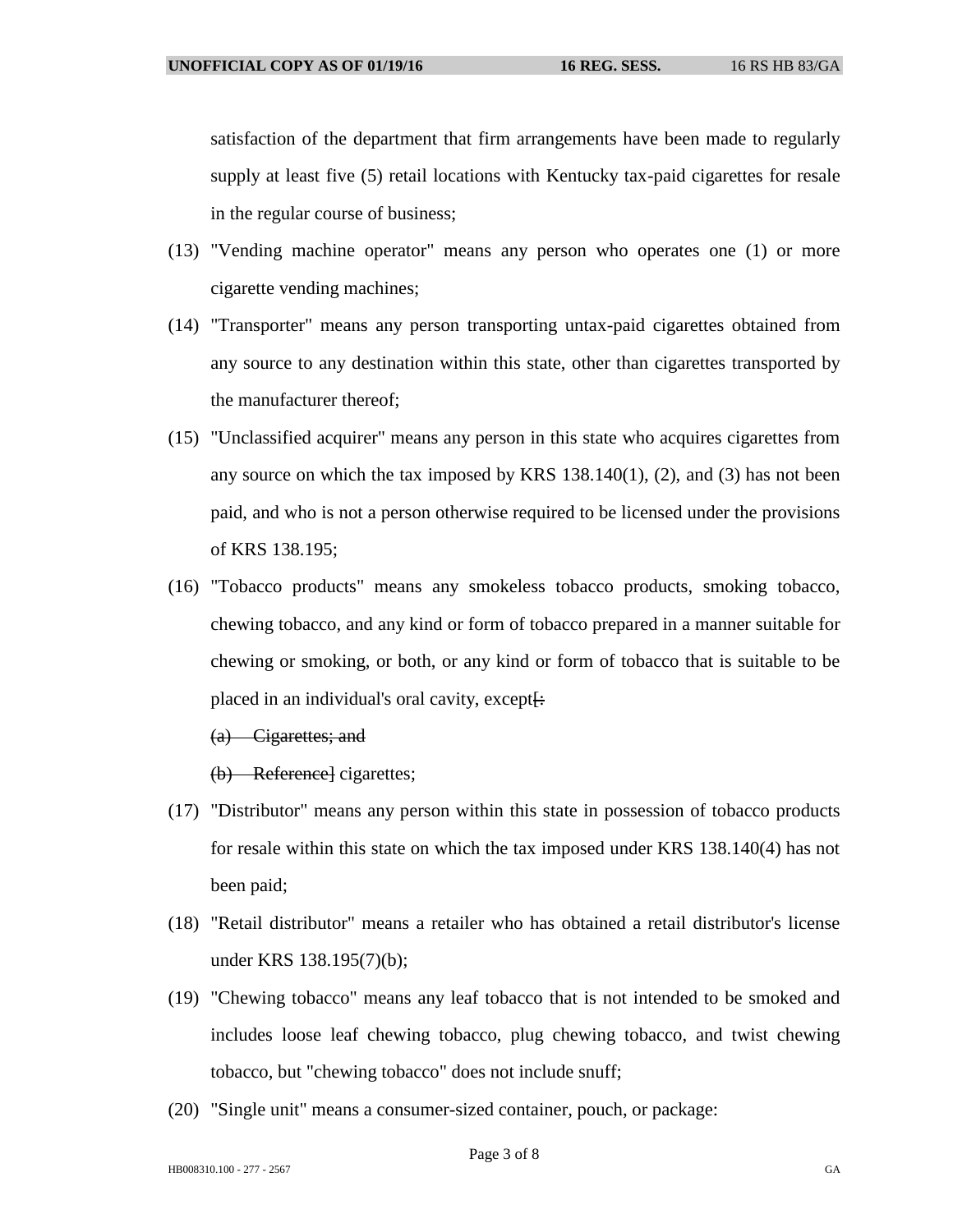- (a) Containing less than four (4) ounces of chewing tobacco by net weight;
- (b) Produced by the manufacturer to be sold to consumers as a single unit and not produced to be divided or sold separately; and
- (c) Containing one (1) individual container, pouch, or package;
- (21) "Half-pound unit" means a consumer-sized container, pouch, or package:
	- (a) Containing at least four (4) ounces but not more than eight (8) ounces of chewing tobacco by net weight;
	- (b) Produced by the manufacturer to be sold to consumers as a half-pound unit and not produced to be divided or sold separately; and
	- (c) Containing one (1) individual container, pouch, or package;
- (22) "Pound unit" means a consumer-sized container, pouch, or package:
	- (a) Containing more than eight (8) ounces but not more than sixteen (16) ounces of chewing tobacco by net weight;
	- (b) Produced by the manufacturer to be sold to consumers as a pound unit and not produced to be divided or sold separately; and
	- (c) Containing one (1) individual container, pouch, or package; and
- (23) (a) "Snuff" means tobacco that:
	- 1. Is finely cut, ground, or powdered; and
	- 2. Is not for smoking.
	- (b) "Snuff" includes snus.

Section 2. KRS 138.140 is amended to read as follows:

- (1) A tax shall be paid on the sale of cigarettes within the state at a proportionate rate of three cents (\$0.03) on each twenty (20) cigarettes.
- (2) Effective April 1, 2009, a surtax shall be paid in addition to the tax levied in subsection (1) of this section at a proportionate rate of fifty-six cents (\$0.56) on each twenty (20) cigarettes. This tax shall be paid only once, at the same time the tax imposed by subsection (1) of this section is paid.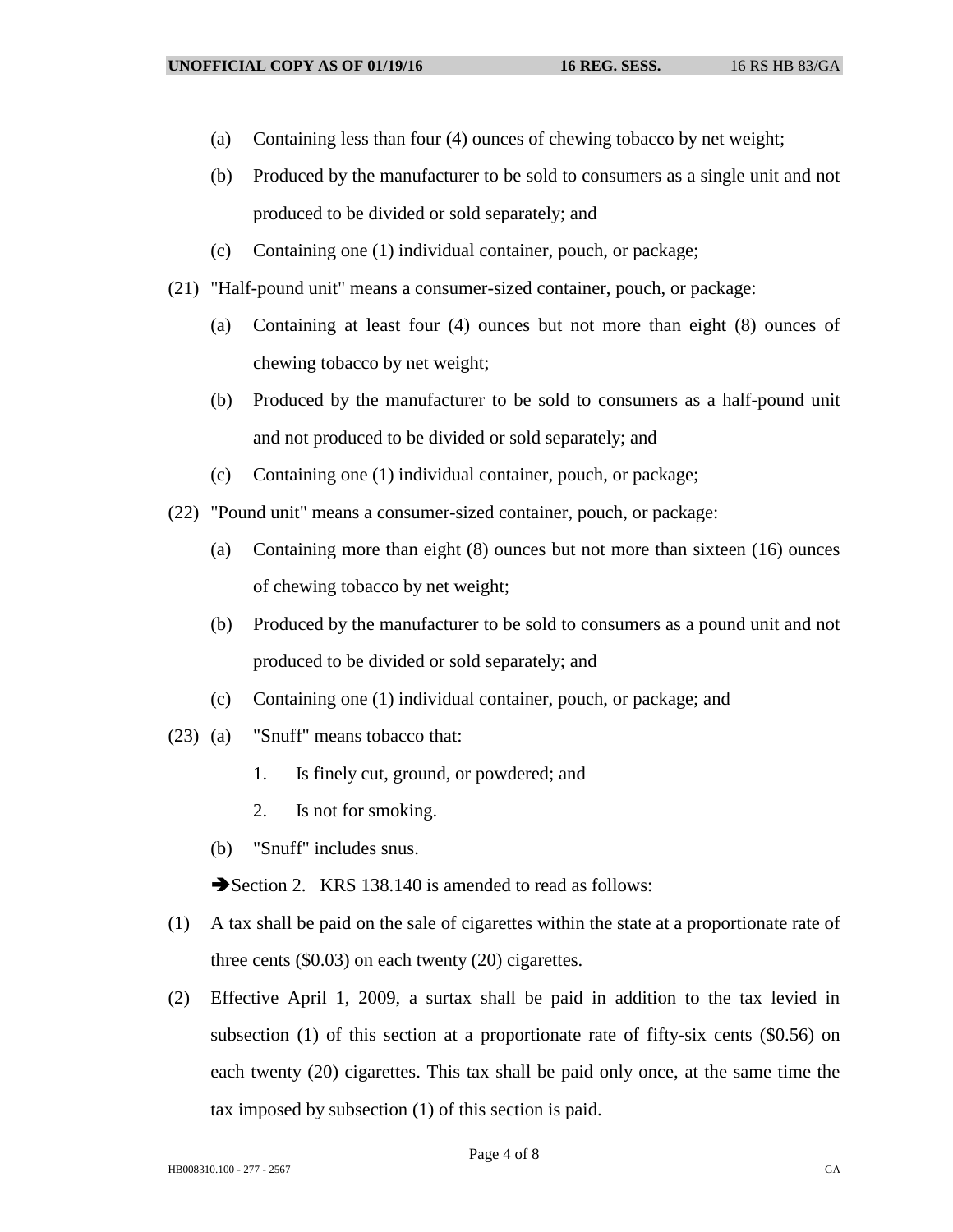- (3) Effective June 1, 2005, a surtax shall be paid in addition to the tax levied in subsection (1) of this section and in addition to the surtax levied by subsection (2) of this section, at a proportionate rate of one cent (\$0.01) on each twenty (20) cigarettes. This tax shall be paid at the same time the tax imposed by subsection (1) of this section and the surtax imposed by subsection (2) of this section are paid. The revenues from this surtax shall be deposited in the cancer research institutions matching fund created in KRS 164.043.
- (4) (a) Effective August 1, 2013, an excise tax is hereby imposed upon every distributor for the privilege of selling tobacco products in this state at the following rates:
	- 1. Upon snuff at the rate of nineteen cents (\$0.19) per each one and onehalf  $(1-1/2)$  ounces or portion thereof by net weight sold;
	- 2. Upon chewing tobacco at the rate of:
		- a. Nineteen cents (\$0.19) per each single unit sold;
		- b. Forty cents (\$0.40) per each half-pound unit sold; or
		- c. Sixty-five cents (\$0.65) per each pound unit sold.

If the container, pouch, or package on which the tax is levied contains more than sixteen (16) ounces by net weight, the rate that shall be applied to the unit shall equal the sum of sixty-five cents (\$0.65) plus nineteen cents (\$0.19) for each increment of four (4) ounces or portion thereof exceeding sixteen (16) ounces sold; and

- 3. Upon tobacco products sold, at the rate of fifteen percent (15%) of the actual price for which the distributor sells tobacco products, except snuff and chewing tobacco, within the Commonwealth.
- (b) The net weight posted by the manufacturer on the container, pouch, or package or on the manufacturer's invoice shall be used to calculate the tax due on snuff or chewing tobacco.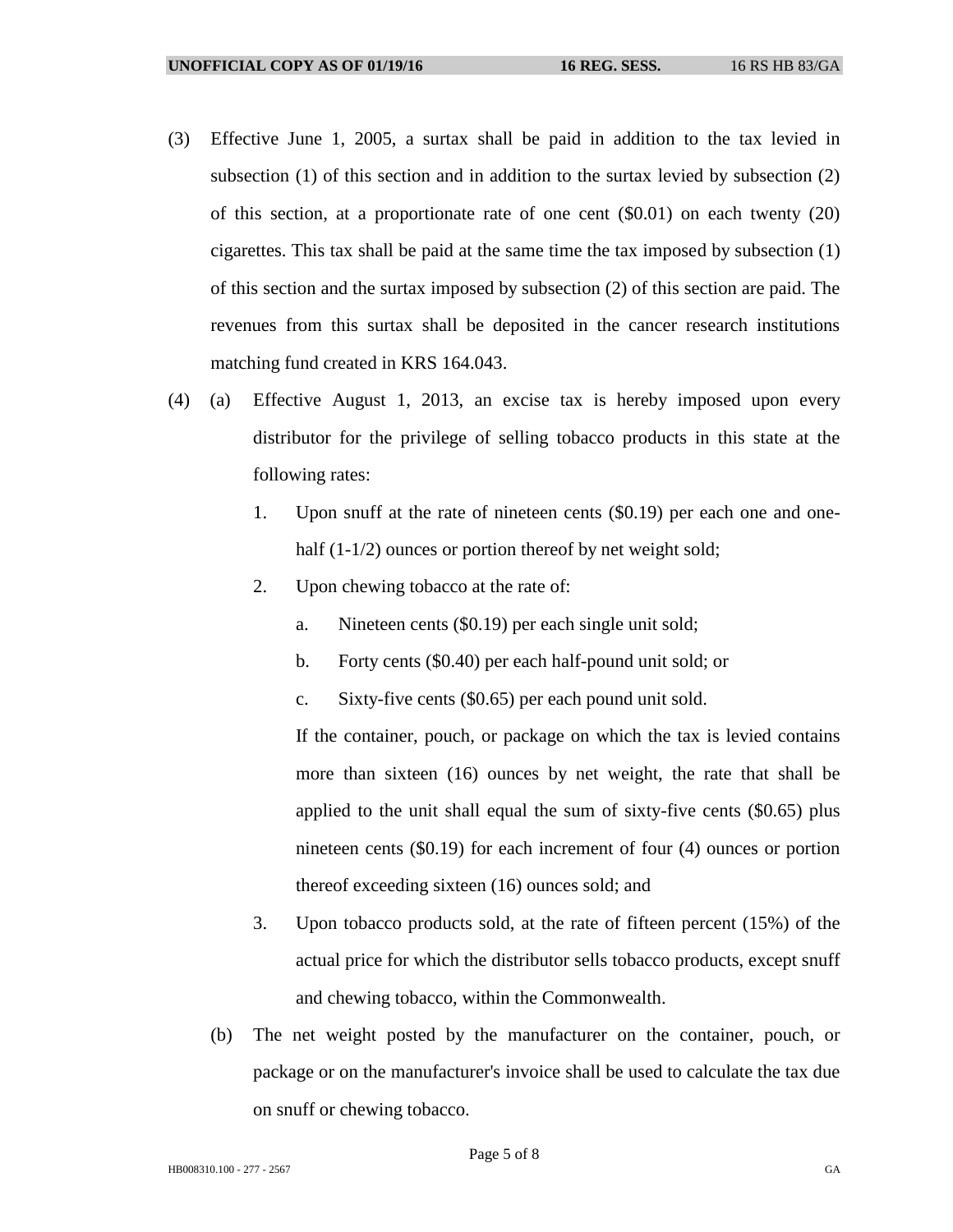- (c) 1. A retailer located in this state shall not purchase tobacco products for resale to consumers from any person within or outside this state unless that person is a distributor licensed under KRS 138.195(7)(a) or the retailer applies for and is granted a retail distributor's license under KRS 138.195(7)(b) for the privilege of purchasing untaxed tobacco products and remitting the tax as provided in this paragraph.
	- 2. A licensed retail distributor of tobacco products shall be subject to the excise tax as follows:
		- a. On purchases of untaxed snuff, at the same rate levied by paragraph (a)1. of this subsection;
		- b. On purchases of untaxed chewing tobacco, at the same rates levied by paragraph (a)2. of this subsection; and
		- c. On purchases of untaxed tobacco products, except snuff and chewing tobacco, fifteen percent (15%) of the total purchase price as invoiced by the retail distributor's supplier.
- (d) 1. The licensed distributor that first possesses tobacco products for sale to a retailer in this state or for sale to a person who is not licensed under KRS 138.195(7) shall be the distributor liable for the tax imposed by this subsection except as provided in subparagraph 2. of this paragraph.
	- 2. A distributor licensed under KRS 138.195(7)(a) may sell tobacco products to another distributor licensed under KRS 138.195(7)(a) without payment of the excise tax. In such case, the purchasing licensed distributor shall be the distributor liable for the tax.
	- 3. A licensed distributor or licensed retail distributor shall:
		- a. Identify and display the distributor's or retail distributor's license number on the invoice to the retailer; and
		- b. Identify and display the excise tax separately on the invoice to the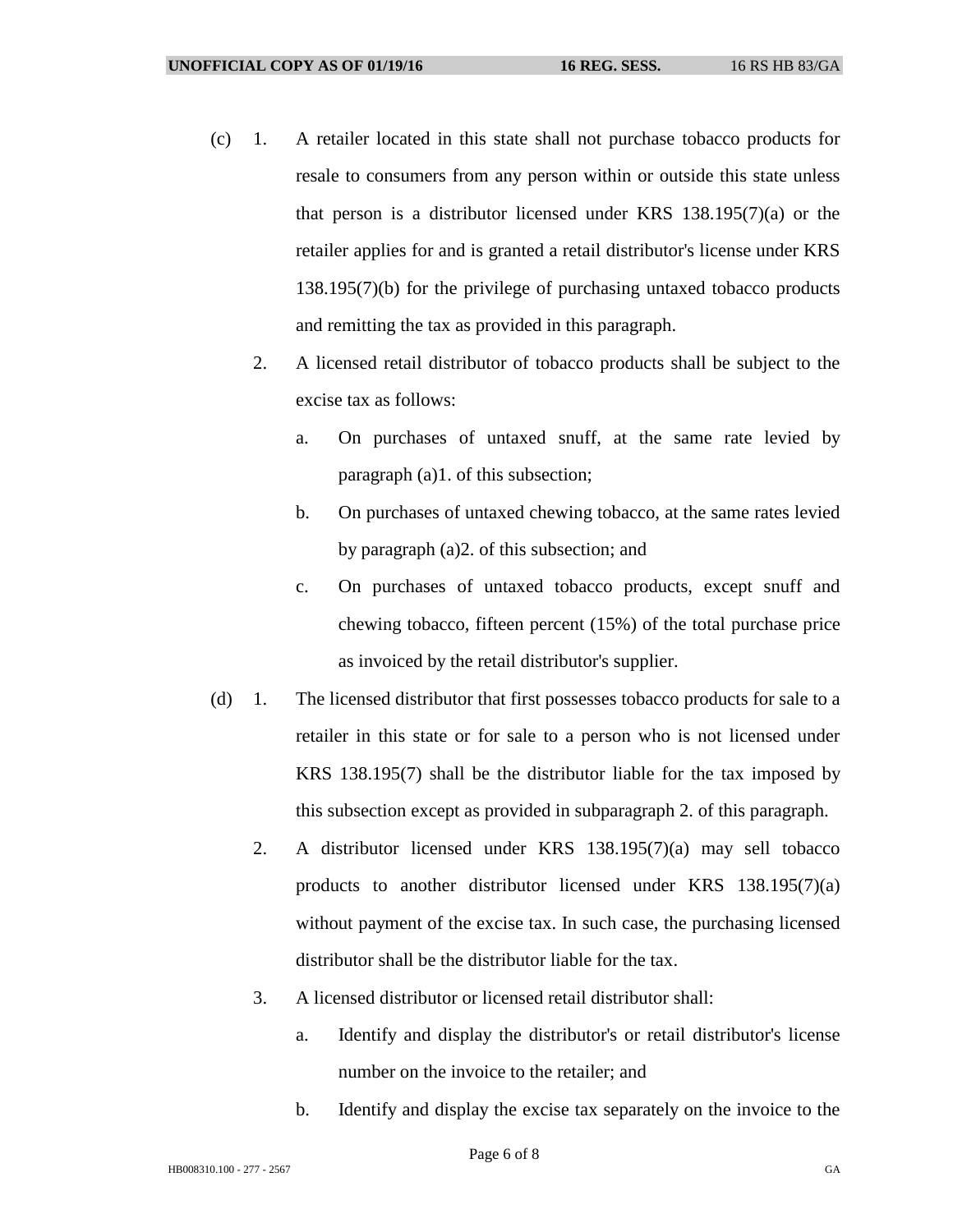retailer. If the excise tax is included as part of the product's sales price, the licensed distributor or licensed retail distributor shall list the total excise tax in summary form by tax type with invoice totals.

- 4. It shall be presumed that the excise tax has not been paid if the licensed distributor or licensed retail distributor does not comply with subparagraph 3. of this paragraph.
- (e) No tax shall be imposed on tobacco products under this subsection that are not within the taxing power of this state under the Commerce Clause of the United States Constitution.
- (5) *The taxes imposed by subsections (1) and (4) of this section shall not apply to reference tobacco products.*
- *(6)* The taxes imposed by subsections (1) to (4) of this section shall be paid only once, regardless of the number of times the cigarettes, or tobacco products may be sold.
- *(7)*[(6)] The department may prescribe forms and promulgate administrative regulations to execute and administer the provisions of this section.
- *(8)*[(7)] The General Assembly recognizes that increasing taxes on tobacco products should reduce consumption, and therefore result in healthier lifestyles for Kentuckians. The relative taxes on tobacco products proposed in this section reflect the growing data from scientific studies suggesting that although smokeless tobacco poses some risks, those health risks are significantly less than the risks posed by other forms of tobacco products. Moreover, the General Assembly acknowledges that some in the public health community recognize that tobacco harm reduction should be a complementary public health strategy regarding tobacco products. Taxing tobacco products according to relative risk is a rational tax policy and may well serve the public health goal of reducing smoking-related mortality and morbidity and lowering health care costs associated with tobacco-related disease.